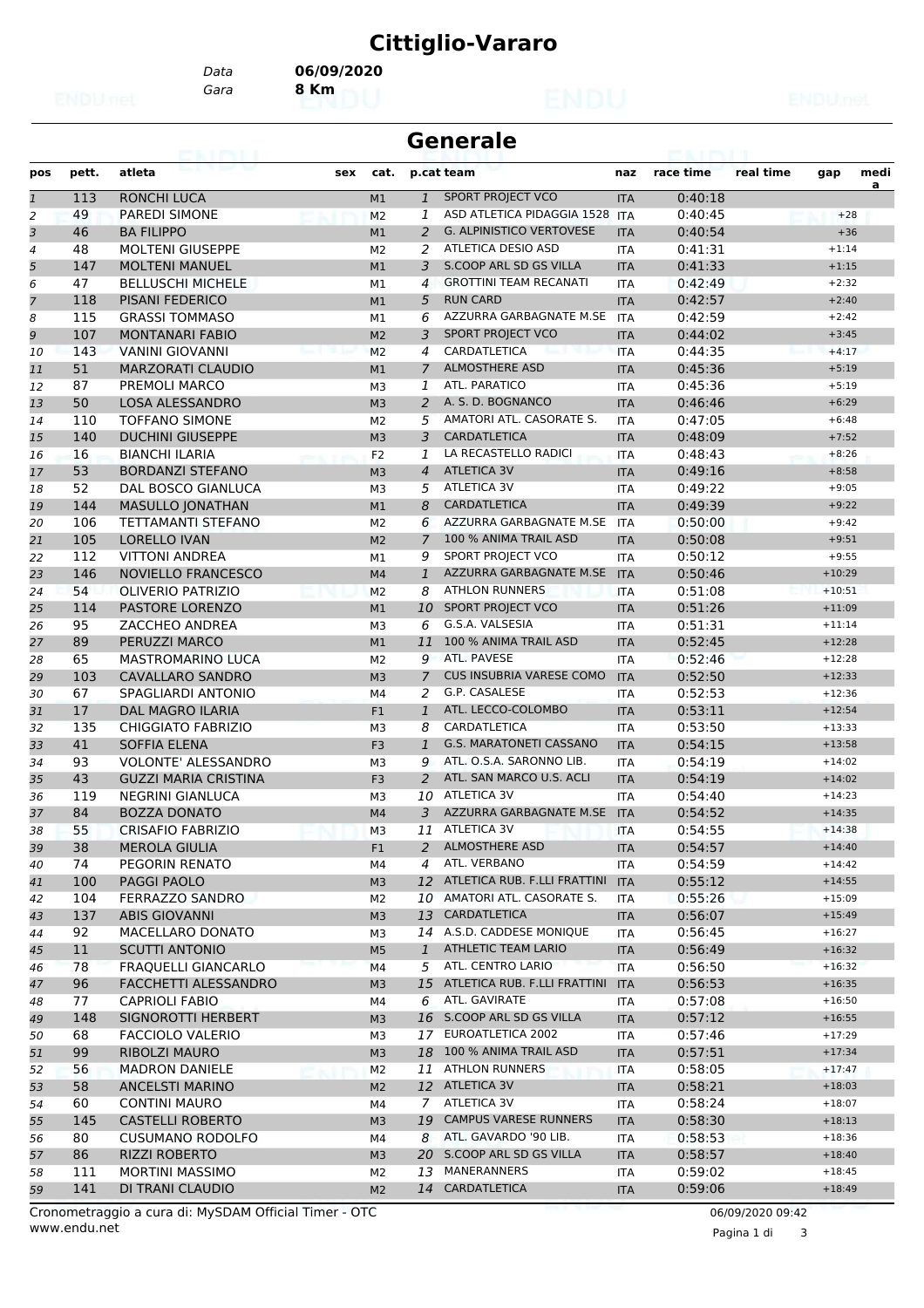## **Generale**

| pos | pett.          | atleta                                 | sex | cat.           |                | p.cat team                     | naz        | race time | real time | gap      | medi<br>a |
|-----|----------------|----------------------------------------|-----|----------------|----------------|--------------------------------|------------|-----------|-----------|----------|-----------|
| 60  | 3              | <b>DAL FERRO FLAVIO</b>                |     | M <sub>4</sub> | 9              | <b>ATLETICA 3V</b>             | <b>ITA</b> | 0:59:12   |           | $+18:54$ |           |
| 61  | 85             | <b>MONEGATO PIER GIUSEPPE</b>          |     | M4             |                | 10 RUNNING SARONNO             | <b>ITA</b> | 0:59:12   |           | $+18:55$ |           |
| 62  | 76             | DE PALO FRANCESCO                      |     | M <sub>4</sub> | 11             | P&C PODISMOECAZZEGGIO          | <b>ITA</b> | 0:59:27   |           | $+19:10$ |           |
| 63  | 57             | <b>CHIARI WALTER</b>                   |     | M3             | 21             | <b>ATLETICA 3V</b>             | <b>ITA</b> | 0:59:40   |           | $+19:23$ |           |
| 64  | $\mathbf{1}$   | PEZZINI ROBERTO                        |     | M <sub>5</sub> | 2              | ATL. VERBANO                   | <b>ITA</b> | 0:59:58   |           | $+19:41$ |           |
| 65  | 139            | <b>SPECIALE VINCENZO</b>               |     | M <sub>3</sub> | 22             | CARDATLETICA                   | <b>ITA</b> | 1:00:00   |           | $+19:43$ |           |
| 66  | 121            | <b>ZONCA GIANNI</b>                    |     | M4             | 12             | RUNNERS VALBOSSA-AZZATE        | <b>ITA</b> | 1:00:13   |           | $+19:55$ |           |
| 67  | 82             | <b>MERZETTI MARCO</b>                  |     | M4             |                | 13 A.S.D. CADDESE MONIQUE      | <b>ITA</b> | 1:00:15   |           | $+19:58$ |           |
| 68  | 19             | <b>ZANINI TERESA</b>                   |     | F <sub>2</sub> | 2              | ATL. VERBANO                   | <b>ITA</b> | 1:00:52   |           | $+20:35$ |           |
| 69  | 97             | <b>IOFRIDA GIUSEPPE</b>                |     | M3             | 23             | G.S. CASTELLANIA - GOZZANO     | <b>ITA</b> | 1:01:31   |           | $+21:13$ |           |
| 70  | 59             | <b>VERONESE MICHELE</b>                |     | M <sub>3</sub> |                | 24 G.S. MARATONETI CASSANO     | <b>ITA</b> | 1:01:40   |           | $+21:23$ |           |
| 71  | 71             | <b>CERONI GIOVANNI</b>                 |     | M <sub>3</sub> |                | 25 ATLETICA 3V                 | <b>ITA</b> | 1:02:12   |           | $+21:54$ |           |
| 72  | 142            | <b>SPOTI OMAR</b>                      |     | M <sub>2</sub> | 15             | <b>CARDATLETICA</b>            | <b>ITA</b> | 1:02:36   |           | $+22:18$ |           |
| 73  | 18             | <b>BELLORINI OMBRETTA</b>              |     | F3             | 3              | <b>ATLETICA 3V</b>             | ITA        | 1:02:52   |           | $+22:34$ |           |
| 74  | 133            | <b>FUSER MAURIZIO</b>                  |     | M <sub>3</sub> |                | 26 G.S. MARATONETI CASSANO     | <b>ITA</b> | 1:02:55   |           | $+22:38$ |           |
| 75  | 33             | <b>FERRARIO SIMONA</b>                 |     | F3             | 4              | <b>CAMPUS VARESE RUNNERS</b>   | <b>ITA</b> | 1:02:59   |           | $+22:42$ |           |
| 76  | 126            | <b>SCALERCIO MASSIMO</b>               |     | M <sub>3</sub> | 27             | <b>SETTE LAGHI RUNNERS</b>     | <b>ITA</b> | 1:03:24   |           | $+23:07$ |           |
| 77  | 64             | <b>CASU FERNANDO</b>                   |     | M4             |                | 14 ATHLON RUNNERS              | <b>ITA</b> | 1:03:34   |           | $+23:17$ |           |
| 78  | 72             | <b>RIZZARDI PIERLUIGI</b>              |     | M4             |                | 15 ATL. CAIRATESE              | <b>ITA</b> | 1:03:47   |           | $+23:30$ |           |
| 79  | 63             | <b>ABATE MARCO</b>                     |     | M <sub>2</sub> |                | 16 ASD VAL VEDDASCA E          | <b>ITA</b> | 1:03:52   |           | $+23:35$ |           |
| 80  | 30             | <b>MOSCATELLI FEDERICA</b>             |     | F <sub>3</sub> | 5              | A.S. CANTURINA POL. S.         | <b>ITA</b> | 1:03:52   |           | $+23:35$ |           |
| 81  | 61             | <b>CONSONNI FERDINANDO</b>             |     | M4             |                | 16 ATLETICA 3V                 | <b>ITA</b> | 1:03:54   |           | $+23:37$ |           |
| 82  | 31             | PRANDONI LARA MARIA                    |     | F <sub>3</sub> | 6              | <b>ATLETICA 3V</b>             | <b>ITA</b> | 1:03:56   |           | $+23:39$ |           |
| 83  | 26             | <b>FORNASA CATERINA</b>                |     | F4             | 1              | ATL. VERBANO                   | <b>ITA</b> | 1:04:02   |           | $+23:44$ |           |
| 84  | 102            | <b>BASSETTI GIOVANNI</b>               |     | M <sub>3</sub> | 28             | <b>ATLETICA 3V</b>             | <b>ITA</b> | 1:04:05   |           | $+23:48$ |           |
| 85  | 66             | <b>CRUPI FRANCESCO</b>                 |     | M4             |                | 17 G.A.M. WHIRLPOOL            | <b>ITA</b> | 1:04:14   |           | $+23:56$ |           |
| 86  | 34             | DIAFERIA ANNALISA                      |     | F <sub>3</sub> | $\mathcal{I}$  | G. S. D. GENZIANELLA           | <b>ITA</b> | 1:04:54   |           | $+24:37$ |           |
| 87  | 62             | CIRESA VITTORIO                        |     | M4             |                | 18 ATLETICA 3V                 | ITA        | 1:05:13   |           | $+24:56$ |           |
| 88  | 75             | <b>SCUTTI NICOLINO</b>                 |     | M <sub>4</sub> |                | 19 ASD MISTERCAMP              | <b>ITA</b> | 1:05:22   |           | $+25:05$ |           |
| 89  | 138            | <b>BIANCHI GABRIELE</b>                |     | M <sub>3</sub> |                | 29 G.S. MARATONETI CASSANO     | <b>ITA</b> | 1:05:32   |           | $+25:15$ |           |
| 90  | 14             | RODARI LIZIA                           |     | F <sub>3</sub> | 8              | RUNNERS VALBOSSA-AZZATE        | <b>ITA</b> | 1:05:37   |           | $+25:19$ |           |
| 91  | 25             | <b>ZAMBON RITA</b>                     |     | F4             | 2              | <b>RUNNER VARESE</b>           | <b>ITA</b> | 1:06:08   |           | $+25:50$ |           |
| 92  | 36             | DE LUCIA CARMEN                        |     | F <sub>2</sub> | 3              | ASD ATLETICA PIDAGGIA 1528 ITA |            | 1:06:36   |           | $+26:19$ |           |
| 93  | 8              | <b>BERTOLINI DANILO</b>                |     | M5             | 3              | ATL. VERBANO                   | <b>ITA</b> | 1:06:48   |           | $+26:31$ |           |
| 94  | 81             | <b>CECCHETTO ROBERTO</b>               |     | M4             | 20             | <b>SETTE LAGHI RUNNERS</b>     | <b>ITA</b> | 1:07:44   |           | $+27:27$ |           |
| 95  | 88             | <b>CARDINALI MAURO</b>                 |     | M <sub>3</sub> |                | 30 A.S.D. GRAVELLONA VCO       | <b>ITA</b> | 1:07:54   |           | $+27:36$ |           |
| 96  | 98             | <b>ARMENI GIACOMO</b>                  |     | M <sub>3</sub> | 31             | <b>RUNNER VARESE</b>           | <b>ITA</b> | 1:07:57   |           | $+27:40$ |           |
| 97  | 122            | <b>VERGERIO MARCO</b>                  |     | M3             |                | 32 runcard                     | <b>ITA</b> | 1:07:57   |           | $+27:40$ |           |
| 98  | 117            | <b>FERRI SIMONE</b>                    |     | M1             |                | 12 100 % ANIMA TRAIL ASD       | <b>ITA</b> | 1:08:23   |           | $+28:06$ |           |
| 99  | 21             | <b>FLAUTO ANTONELLA</b>                |     | F3             | 9              | <b>ATLETICA 3V</b>             | ITA        | 1:08:27   |           | $+28:10$ |           |
| 100 | 79             | <b>MERLI LORENZO</b>                   |     | M4             | 21             | <b>SETTE LAGHI RUNNERS</b>     | <b>ITA</b> | 1:08:44   |           | $+28:26$ |           |
| 101 | 109            | REGALIA MARCO                          |     | M <sub>2</sub> |                | 17 RUNNERS VALBOSSA-AZZATE     | <b>ITA</b> | 1:08:55   |           | $+28:38$ |           |
| 102 | 123            | <b>ALBERTINI PATRIZIO</b>              |     | M4             | 22             | <b>RUNCARD</b>                 | <b>ITA</b> | 1:10:14   |           | $+29:57$ |           |
| 103 | 136            | <b>BRUTTI DANILO</b>                   |     | M <sub>3</sub> | 33             | CARDATLETICA                   | <b>ITA</b> | 1:11:26   |           | $+31:09$ |           |
| 104 | 20             | ALESSANDRO<br><b>GALBANI ANNAMARIA</b> |     | F <sub>5</sub> | 1              | ALA ATL. ABBIATEGRASSO         | <b>ITA</b> | 1:11:42   |           | $+31:25$ |           |
| 105 | 39             | <b>SCALZO GIADA</b>                    |     | F1             | 3              | S.COOP ARL SD GS VILLA         | ITA        | 1:11:56   |           | $+31:39$ |           |
| 106 | 69             | <b>SANESE GABRIELE</b>                 |     | M <sub>3</sub> | 34             | <b>ATLETICA 3V</b>             | <b>ITA</b> | 1:12:16   |           | $+31:59$ |           |
| 107 | 37             | <b>BALDASSA ILARIA</b>                 |     | F <sub>2</sub> | 4              | S.COOP ARL SD GS VILLA         | ITA        | 1:12:43   |           | $+32:26$ |           |
| 108 | 70             | <b>BIANCHI ALESSANDRO</b>              |     | M <sub>3</sub> | 35             | ATL. MALNATE                   | <b>ITA</b> | 1:13:31   |           | $+33:14$ |           |
| 109 | 13             | <b>BERTULETTI CRISTINA</b>             |     | F3             |                | 10 RUNNERS VALBOSSA-AZZATE     | <b>ITA</b> | 1:13:58   |           | $+33:41$ |           |
| 110 | 130            | ADAMO NICOLA                           |     | M4             |                | 23 G.S. MARATONETI CASSANO     | <b>ITA</b> | 1:14:22   |           | $+34:05$ |           |
| 111 | 131            | <b>BIANCHI MARCO</b>                   |     | М4             |                | 24 G.S. MARATONETI CASSANO     | <b>ITA</b> | 1:14:32   |           | $+34:15$ |           |
| 112 | 23             | <b>FORMICOLA MILA</b>                  |     | F <sub>3</sub> | 11             | ATL. VERBANO                   | <b>ITA</b> | 1:14:55   |           | $+34:38$ |           |
| 113 | 22             | TURRIZIANI PAOLA                       |     | F3             |                | 12 RUNNER VARESE               | ITA        | 1:15:00   |           | $+34:42$ |           |
| 114 | 91             | PERICOLI ENRICO                        |     | M <sub>3</sub> |                | 36 S.COOP ARL SD GS VILLA      | <b>ITA</b> | 1:15:42   |           | $+35:25$ |           |
| 115 | 150            | <b>BINDA ANDREA</b>                    |     | M <sub>2</sub> |                | 18 ATL. VERBANO                | ITA        | 1:15:45   |           | $+35:28$ |           |
| 116 | $2^{\circ}$    | ARIOLI SILVANO                         |     | M <sub>5</sub> | $\overline{4}$ | <b>RUN CARD</b>                | <b>ITA</b> | 1:15:47   |           | $+35:29$ |           |
| 117 | 149            | <b>MERLO ENRICO</b>                    |     | M4             | 25             | S.COOP ARL SD GS VILLA         | <b>ITA</b> | 1:16:02   |           | $+35:45$ |           |
| 118 | 90             | <b>RIVA LUIGI</b>                      |     | M <sub>3</sub> | 37             | <b>RUN CARD</b>                | <b>ITA</b> | 1:17:09   |           | $+36:51$ |           |
| 119 | 6              | RIBOLDI ROMOLO                         |     | M5             | 5              | ATL. MALNATE                   | ITA        | 1:17:15   |           | $+36:57$ |           |
| 120 | 7 <sup>1</sup> | <b>MONTI LUIGI</b>                     |     | M <sub>5</sub> | 6              | <b>CAMPUS VARESE RUNNERS</b>   | <b>ITA</b> | 1:17:32   |           | $+37:14$ |           |
| 121 | 132            | RAMUNDO GIUSEPPE                       |     | M4             | 26             | CARDATLETICA                   | ITA        | 1:18:11   |           | $+37:54$ |           |
| 122 | 129            | ADAMO PASQUALE                         |     | M <sub>5</sub> | $\overline{7}$ | G.S. MARATONETI CASSANO        | <b>ITA</b> | 1:20:29   |           | $+40:12$ |           |
|     |                |                                        |     |                |                |                                |            |           |           |          |           |

Pagina 2 di 3